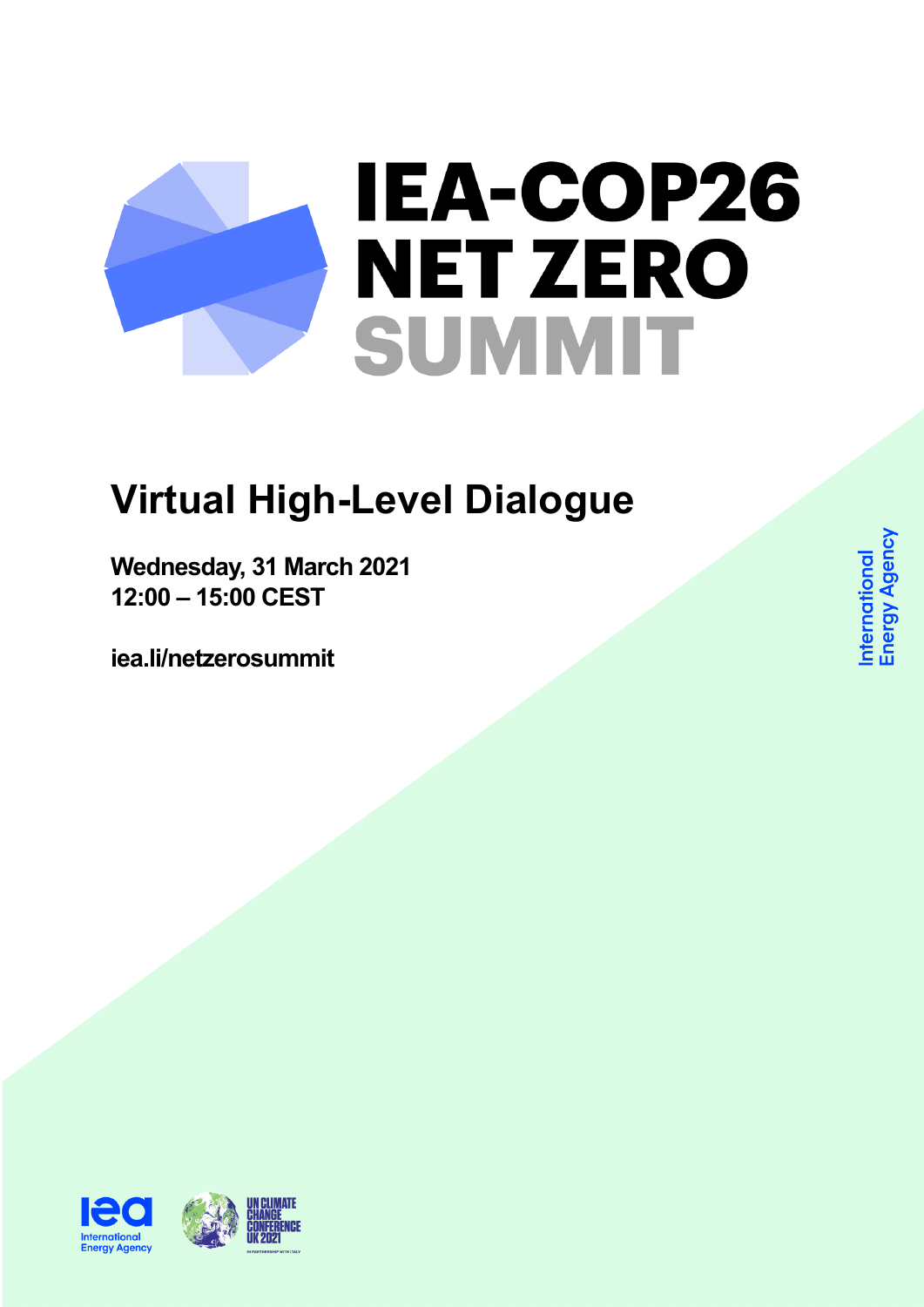

| $12h00 -$<br>12h10<br><b>CEST</b>                                                                                                                                                                          | <b>Opening - A Grand Coalition to Achieve Global Net Zero</b><br>MC: Katherine Dixon, Chief Counsellor, Transitions and Partnerships, IEA<br>Co-Chair of Summit, Fatih Birol, Executive Director, IEA<br>Co-Chair of Summit, Alok Sharma, COP26 President-Designate, United Kingdom<br>This session will set the scene for the Summit by outlining the IEA's forthcoming Net Zero Roadmap.<br>The roadmap is a vital foundation for ensuring the world can turn ambitious targets into ambitious, near-<br>term action. Commissioned by the UK COP Presidency, the unprecedented IEA analysis will set out in<br>detail what needs to happen across the global economy to put emissions on a firm path to Net Zero,<br>and in a timescale consistent with keeping the temperature rise below 1.5 degrees. The UK will then<br>set out their agenda for enhancing international collaboration through their COP26 Presidency and<br>beyond. |                                                                                                                                                                                            |                                                                                                        |                                                                                                                                                             |                                                                                                                                                                                                       |  |
|------------------------------------------------------------------------------------------------------------------------------------------------------------------------------------------------------------|--------------------------------------------------------------------------------------------------------------------------------------------------------------------------------------------------------------------------------------------------------------------------------------------------------------------------------------------------------------------------------------------------------------------------------------------------------------------------------------------------------------------------------------------------------------------------------------------------------------------------------------------------------------------------------------------------------------------------------------------------------------------------------------------------------------------------------------------------------------------------------------------------------------------------------------------|--------------------------------------------------------------------------------------------------------------------------------------------------------------------------------------------|--------------------------------------------------------------------------------------------------------|-------------------------------------------------------------------------------------------------------------------------------------------------------------|-------------------------------------------------------------------------------------------------------------------------------------------------------------------------------------------------------|--|
| $12h10 -$<br>12h15<br><b>CEST</b>                                                                                                                                                                          | IEA's Net Zero Roadmap: report highlights<br>Laura Cozzi, Chief Energy Modeller, IEA                                                                                                                                                                                                                                                                                                                                                                                                                                                                                                                                                                                                                                                                                                                                                                                                                                                       |                                                                                                                                                                                            |                                                                                                        |                                                                                                                                                             |                                                                                                                                                                                                       |  |
| $12h15 -$<br><b>13h00</b><br><b>CEST</b>                                                                                                                                                                   | <b>Conversation between Major Economies</b><br>Moderators: Fatih Birol, Executive Director, IEA and Alok Sharma, COP26 President-Designate, UK<br>Zhang Jianhua, Minister of Energy, China<br>Frans Timmermans, Executive Vice-President, European Commission<br>Raj Kumar Singh, Minister of Power, New and Renewable Energy, India<br>$\bullet$<br>John Kerry, Presidential Special Envoy for Climate, USA<br>Amani Abou-Zeid, Commissioner for Infrastructure and Energy, African Union Commission<br>Ngozi Okonjo-Iweala, Director-General, World Trade Organisation<br>A discussion among the world's major economies on achieving global Net Zero, especially how the<br>world can collaborate more effectively.                                                                                                                                                                                                                     |                                                                                                                                                                                            |                                                                                                        |                                                                                                                                                             |                                                                                                                                                                                                       |  |
| $13h00 -$<br>14h00<br><b>CEST</b>                                                                                                                                                                          | <b>Ministerial Panels</b><br>Ministerial Panels will be developed and led by members of the IEA family with assistance from the<br>Secretariat. The Chairs will present the proposition outlined in the Summit background paper and<br>panellists will be encouraged to respond and build on this proposition.                                                                                                                                                                                                                                                                                                                                                                                                                                                                                                                                                                                                                             |                                                                                                                                                                                            |                                                                                                        |                                                                                                                                                             |                                                                                                                                                                                                       |  |
| Panel 1: Ensuring<br><b>People-Centred</b><br><b>Transitions</b>                                                                                                                                           |                                                                                                                                                                                                                                                                                                                                                                                                                                                                                                                                                                                                                                                                                                                                                                                                                                                                                                                                            | Panel 2:<br><b>Catalysing Near-</b><br><b>Term</b><br>Implementation                                                                                                                       | Panel 3:<br><b>Accelerating</b><br><b>Technology and</b><br><b>Innovation in Key</b><br><b>Sectors</b> | <b>Panel 4: Mobilising</b><br><b>Clean Energy</b><br><b>Investment</b>                                                                                      | Panel 5: Building<br><b>Confidence that</b><br><b>Commitments will</b><br>be Realised                                                                                                                 |  |
| Co-chairs:<br>• Dan Jørgensen,<br>Minister of<br>Climate, Energy<br>and Utilities,<br><b>Denmark</b><br>• Gwede Mantashe,<br><b>Minister of Mineral</b><br>Resources and<br>Energy, South<br><b>Africa</b> |                                                                                                                                                                                                                                                                                                                                                                                                                                                                                                                                                                                                                                                                                                                                                                                                                                                                                                                                            | Co-chairs:<br>• Anders Ygeman,<br>Minister for Energy<br>and Digital<br>Development,<br><b>Sweden</b><br>• Arifin Tasrif,<br>Minister for Energy<br>and Mineral<br>Resources,<br>Indonesia | Chair:<br>• Anne-Marie<br>Trevelyan, Energy<br>Minister, United<br>Kingdom                             | Co-chairs:<br>• Seamus O'Regan,<br><b>Minister of Natural</b><br>Resources,<br>Canada<br>· Diego Mesa Puyo,<br>Minister of Mines<br>and Energy,<br>Colombia | Chair:<br>• Teresa Ribera<br>Rodriguez,<br><b>Fourth Vice</b><br>President of the<br>Government and<br>Minister for the<br>Ecological<br><b>Transition and</b><br>the Demographic<br>Challenge, Spain |  |
|                                                                                                                                                                                                            |                                                                                                                                                                                                                                                                                                                                                                                                                                                                                                                                                                                                                                                                                                                                                                                                                                                                                                                                            |                                                                                                                                                                                            |                                                                                                        |                                                                                                                                                             |                                                                                                                                                                                                       |  |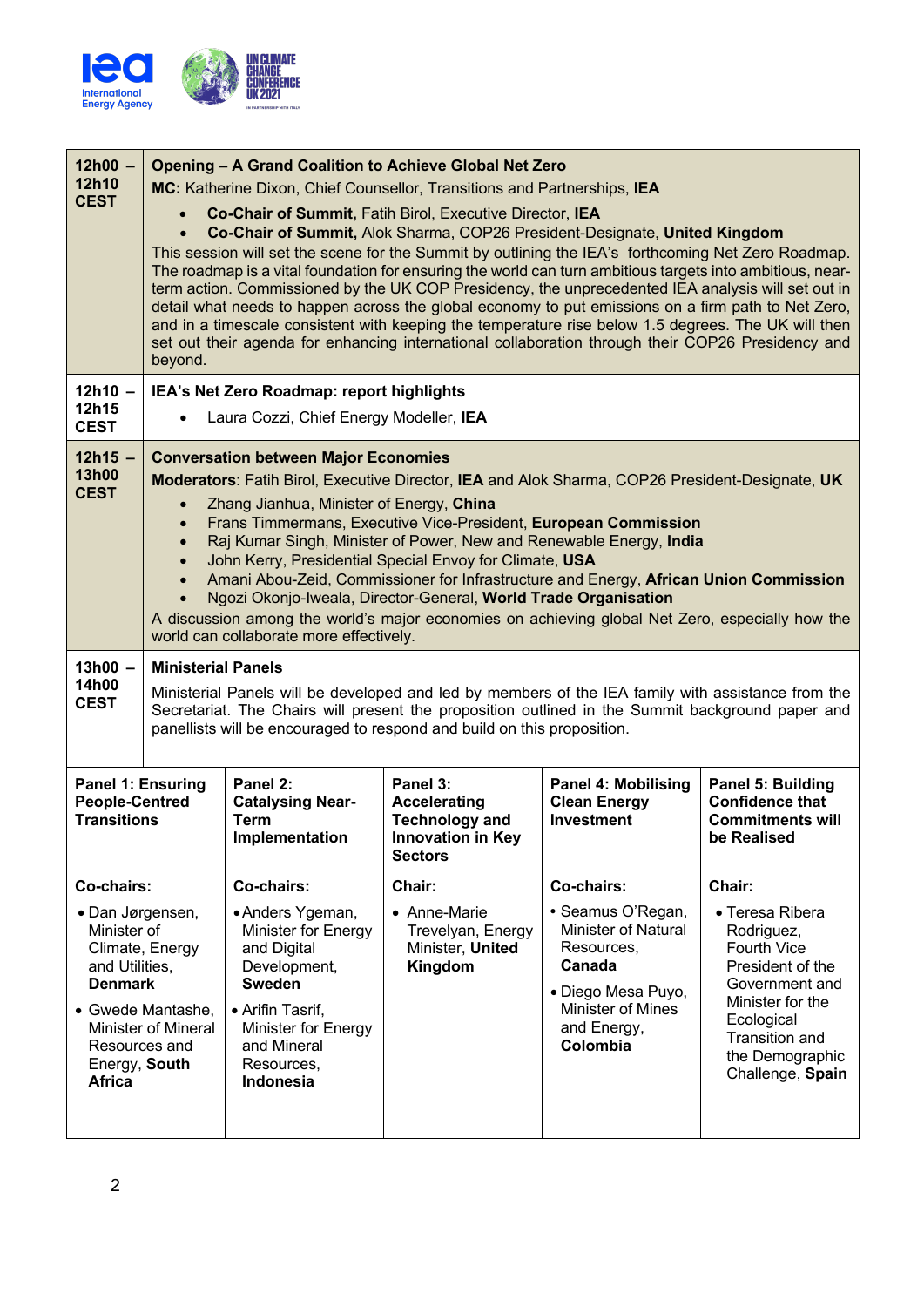

| This session will<br>examine how to put<br>people at the centre<br>of clean energy<br>transitions,<br>addressing<br>employment, equity<br>and inclusion<br>issues. The<br>discussion will be<br>informed by the<br>work of the IEA's<br><b>Global Commission</b><br>on People-Centred<br><b>Clean Energy</b><br>Transitions. | This session will<br>explore how to<br>improve the<br>implementation of<br>clean energy<br>transitions across<br>the IEA family. It will<br>examine the<br>mechanisms,<br>institutions and<br>processes that<br>ensure countries<br>have access to<br>effective technical<br>and policy support<br>for developing<br>national energy<br>transition strategies.                               | This session will<br>consider what fora<br>and institutions are<br>needed to enhance<br>international<br>collaboration within<br>each energy use<br>sector. It will<br>consider what<br>potential<br>coordination gains<br>exist, what sort of<br>collaboration can<br>better access them,<br>and what kind of<br>institutions and fora<br>that requires. | This session will<br>consider how to<br>ensure investment<br>flows are aligned<br>with clean energy<br>goals. It will<br>consider what is<br>needed to<br>strengthen<br>collaboration across<br>the policy and<br>investment<br>communities, and to<br>de-risk renewable<br>finance. | This session will<br>focus on how to<br>ensure that<br>collective aspiration<br>is translated into<br>collective action.<br>The panel will<br>examine how to<br>build confidence<br>within the<br>international system<br>that the policies and<br>strategies that are<br>being put in place<br>over the next 10<br>years are aligned<br>with long term<br>commitments. |
|------------------------------------------------------------------------------------------------------------------------------------------------------------------------------------------------------------------------------------------------------------------------------------------------------------------------------|----------------------------------------------------------------------------------------------------------------------------------------------------------------------------------------------------------------------------------------------------------------------------------------------------------------------------------------------------------------------------------------------|-----------------------------------------------------------------------------------------------------------------------------------------------------------------------------------------------------------------------------------------------------------------------------------------------------------------------------------------------------------|--------------------------------------------------------------------------------------------------------------------------------------------------------------------------------------------------------------------------------------------------------------------------------------|-------------------------------------------------------------------------------------------------------------------------------------------------------------------------------------------------------------------------------------------------------------------------------------------------------------------------------------------------------------------------|
| Belgium<br>European<br>Commission<br>Hungary<br>Mexico<br>Kenya<br>Poland<br>Switzerland<br><b>International Trade</b><br>Union<br>Confederation<br><b>Global Focal Point</b><br>SDG 7 Youth<br>Constituency<br><b>NTPC</b>                                                                                                  | <b>Brazil</b><br>Lithuania<br>Norway<br>Thailand<br>Agence française du<br>développement<br><b>African Union</b><br>Commission<br>Eni<br>Hitachi ABB Power<br>Grids<br><b>International Atomic</b><br><b>Energy Agency</b><br>International<br>Renewable Energy<br>Agency<br>Renewable Energy<br>and Energy<br><b>Efficiency Services</b><br>Africa<br><b>International Energy</b><br>Agency | Australia<br><b>Czech Republic</b><br>European<br>Commission<br>Israel<br>United Kingdom<br>Enel<br>LafargeHolcim<br><b>SEforAll</b><br><b>UN High-Level</b><br>Champions for<br><b>Climate Action</b><br><b>World Economic</b><br>Forum<br>International Energy<br>Agency                                                                                | Austria<br>Luxembourg<br>The Netherlands<br>Portugal<br>Singapore<br>South Korea<br>United Kingdom<br>Institutional<br>Investors' Group on<br><b>Climate Change</b><br><b>International Energy</b><br>Agency<br>Net Zero Asset<br><b>Owner Alliance</b>                              | Germany<br>Greece<br>Finland<br>Ireland<br>Slovak Republic<br><b>Climate Action</b><br><b>Network</b><br><b>ClimateWorks</b><br>Foundation<br>Iberdrola<br><b>International Energy</b><br>Agency<br>Quadrature Climate<br>Foundation                                                                                                                                    |